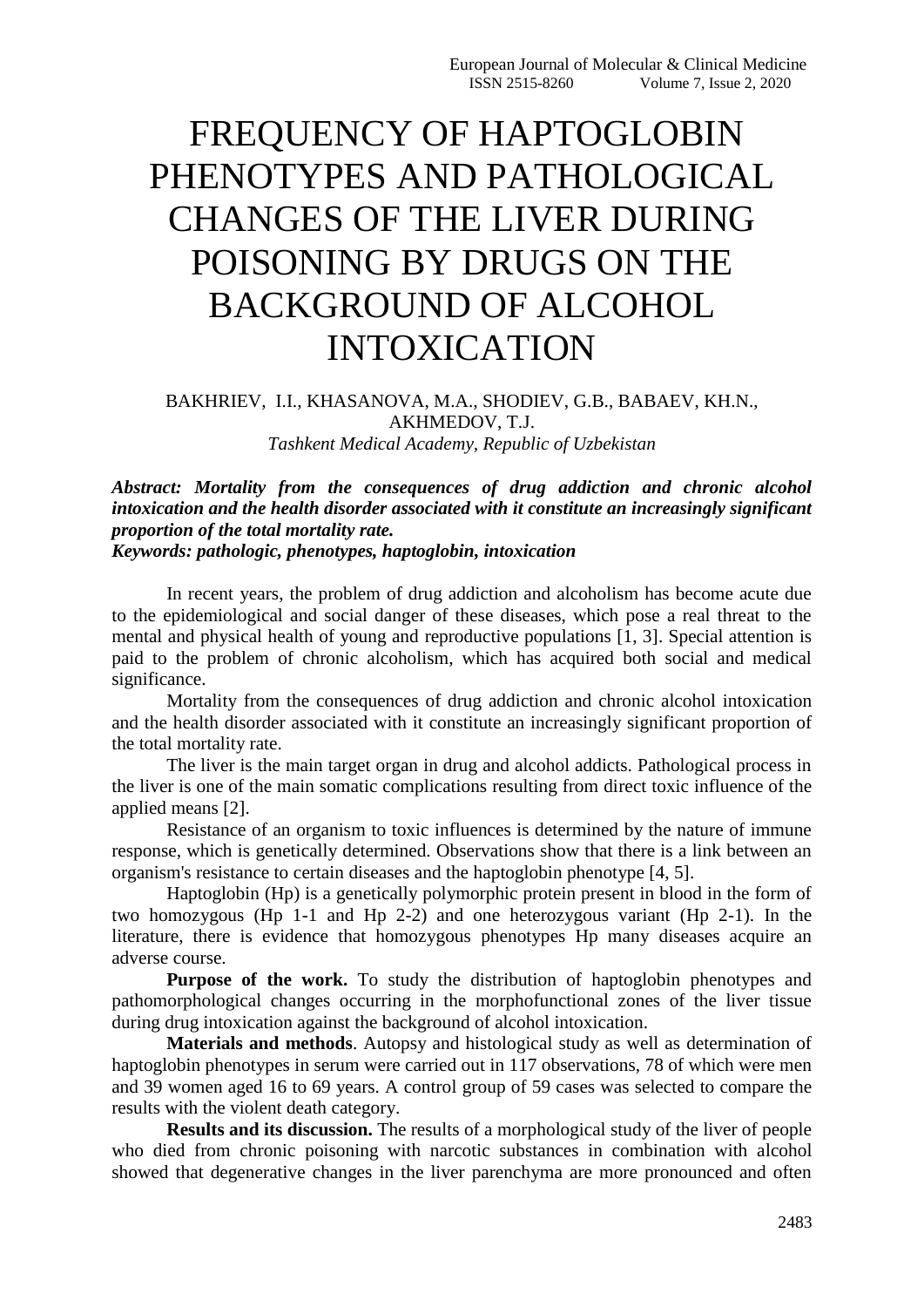manifest in a diffuse large-droplet nature with the development of massive foci of fatty necrosis (Fig. 1), in 95.3% of cases. In this case, the beam structure of hepatocytes is not detected in the liver tissue, they are completely destroyed and hepatocytes are transformed into fat-containing cells with the formation of massive foci of lipogenic necrosis. Where the hepatocyte nuclei are almost completely destroyed in the form of karyolysis, karyopyknosis and karyorrhexis. In their circumference, the appearance of empty lakes is noted due to the paralytic expansion of both sinusoids and perisinusoidal spaces. Only on the periphery of the lobules of the liver is the preservation of the largest portion of the parenchyma without necrosis and fatty degeneration observed, where significant swelling of hepatocytes due to matte degeneration of the cytoplasm is detected (Fig. 2). In some of them, the destruction of nuclei in the form of karyolysis or vacuolization of karyoplasm in the form of "empty nuclei" is noted. Cholestasis and a macrophage reaction are also noted in areas of pronounced vacuole dystrophy of hepatocytes. In other parts of the liver, the relative beam structure of the parenchyma is preserved, but with small and large droplet fatty degeneration of hepatocytes. In these areas of the liver parenchyma, compensatory lipocytic hyperplasia is observed in the form of a single and group accumulation in perisinusoidal spaces (Fig. 3).

Fat dystrophy of hepatocytes with formation of fatty necrosis and lipogranulomas was revealed in the form of characteristic diagnostic signs of combined liver damage by drugs and alcohol, with predominance of protein dystrophy centrolobular foci of colliquative necrosis, which was observed in 56,7% of cases. Dyscirculatory disorders in the form of increased permeability of sinusoid walls were accompanied by hemosiderosis of both hepatocytes and stromal histiocytic cells. There were pockets of liver parenchyma with predominance of protein dystrophy with the appearance of coarse protein, typical for alcoholic liver damage with the appearance of Mallory cells, we found in 52.8% of cases. An accumulation of lymphoid and macrophage cells was found around the abnormal protein (Fig.4). The expansion of Disse space and activation of reticuloendothelial cells in the form of phagocytic inclusions was observed in the circumference of such sites.

In addition to dystrophic changes and lymphatic infiltration in periportal tracts, sclerosis development in the form of expansion of connective tissue fibrous structures and reproduction of histiocytic cells with formation of relatively thick fibrous bundles is revealed (Fig.5). What is proved in the van Gieson histochemical study by the manifestation of sclerosis foci in the form of red-brown collagen fiber bundles (Fig.6) around the portal pathways was revealed in 78,4% of our cases.

The results of the serum haptoglobin study showed that the distribution of Hp phenotypes in the main group differs from that in the control group. There has been a reliable increase in the number of bodies with Hp 1-1 phenotype due to a reliable decrease in the number of Hp 2-2 phenotype holders. This indicates that persons with Hp 1-1 phenotype are prone to death in chronic drug poisoning against the background of alcohol compared to those who have Hp 2-2 phenotype in their serum. Naturally, a combination of several factors is required for lethal disease to occur. One of the predisposing factors may be the presence of the Hp 1-1 phenotype.

**Conclusions.** Thus, the use of alcohol in addicts leads to increased damage to hepatocytes, which is manifested by increased fat dystrophy, increased activity of lobular hepatitis, the appearance of an admixture of neutrophils in inflammatory infiltration and increased sclerotic processes.

Individuals with the Hp 1-1 phenotype are more likely to be fatal and that the presence of the Hp 1-1 phenotype should be considered a risk factor.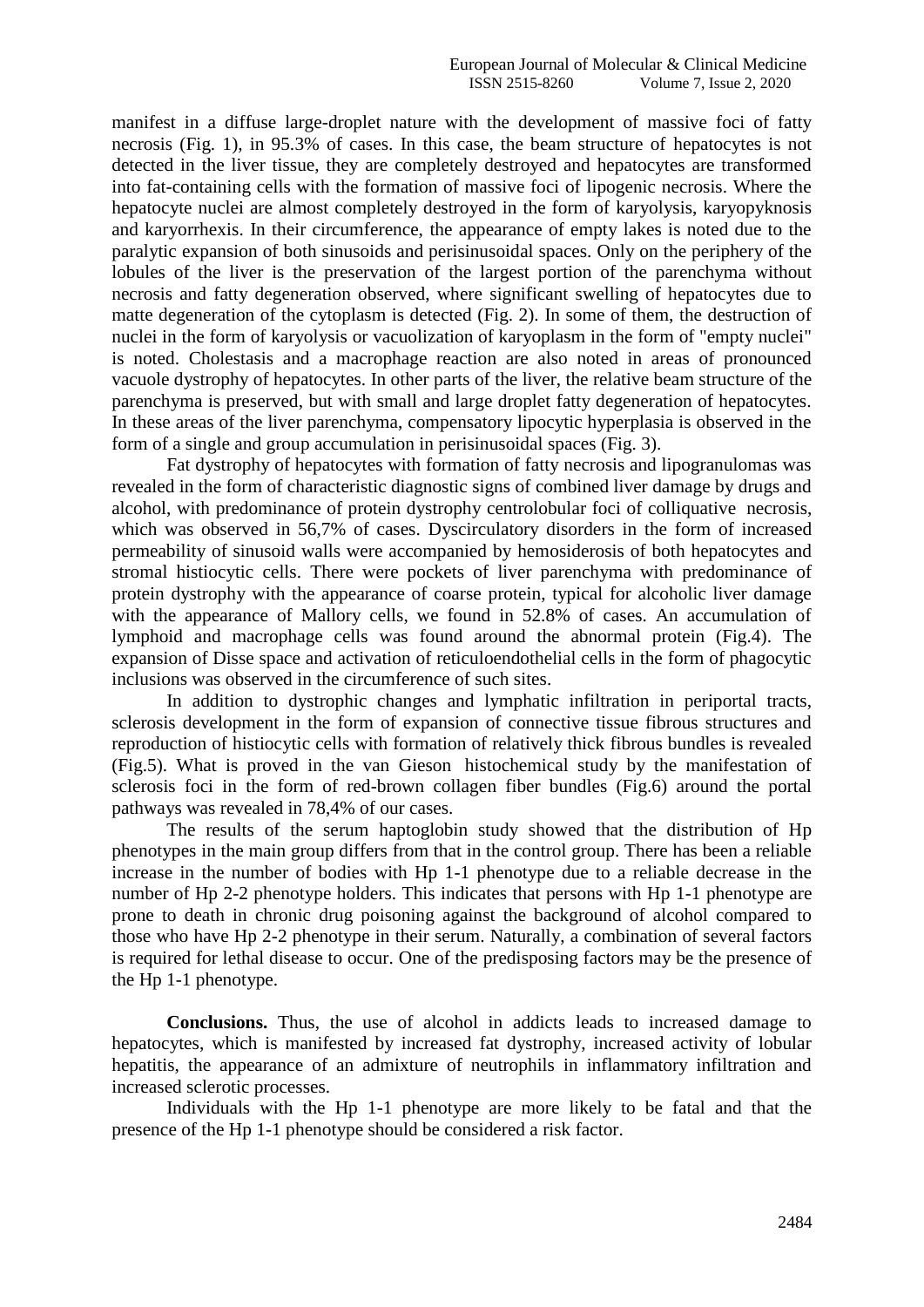

Fig. 1. Large drop fat dystrophy of hepatocytes in chronic drug poisoning combined with alcohol. Color: hematoxylin eosin. Enlargement: approx. 10, vol. 40.



Fig. 2. Swelling of hepatocytes, lipofuscinosis of stellar endotheliocytes at periphery of liver lobes. Color: hematoxyline-eosin. Increasing: approx. 10, vol. 40.



Fig. 3. Fat dystrophy of hepatocytes, nuclear vacuumization and lipocyte hyperplasia. Color: hematoxyline-eosin. Increasing: approx. 10, vol. 40.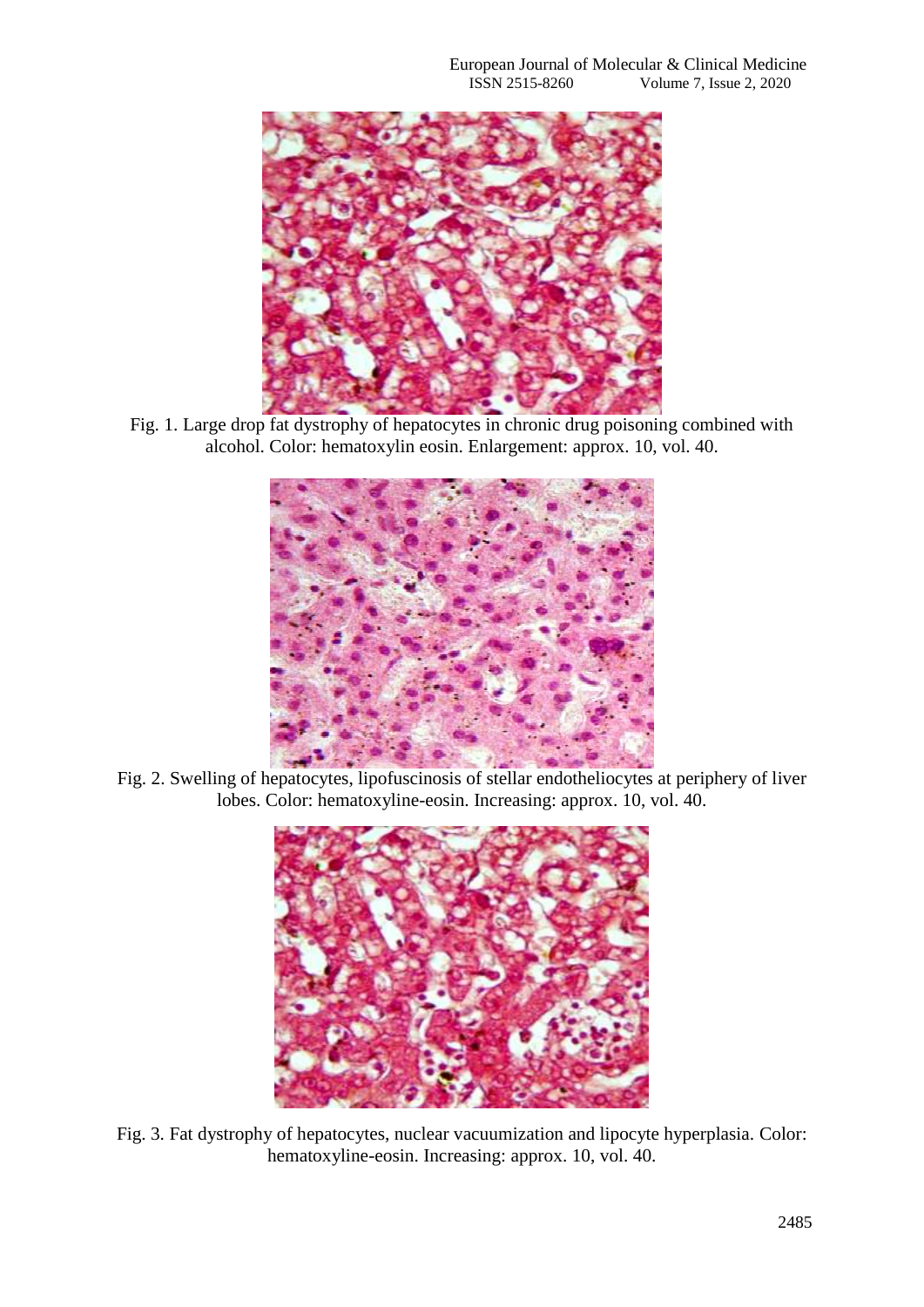

Fig. 4. Appearance of Mallory protein and lymphatic, leukocytic infiltration. Color: hematoxyline-eosin. Increasing: approx. 10, vol. 40.



Fig. 5. Periportal sclerosis in chronic drug poisoning combined with alcohol. Color: hematoxyline-eosin. Increasing: approx. 10, vol. 40.



Fig. 6. Increasing collagen fiber content in periportal areas. Painting: Van Guizon. Increase: approx. 10, vol. 40.